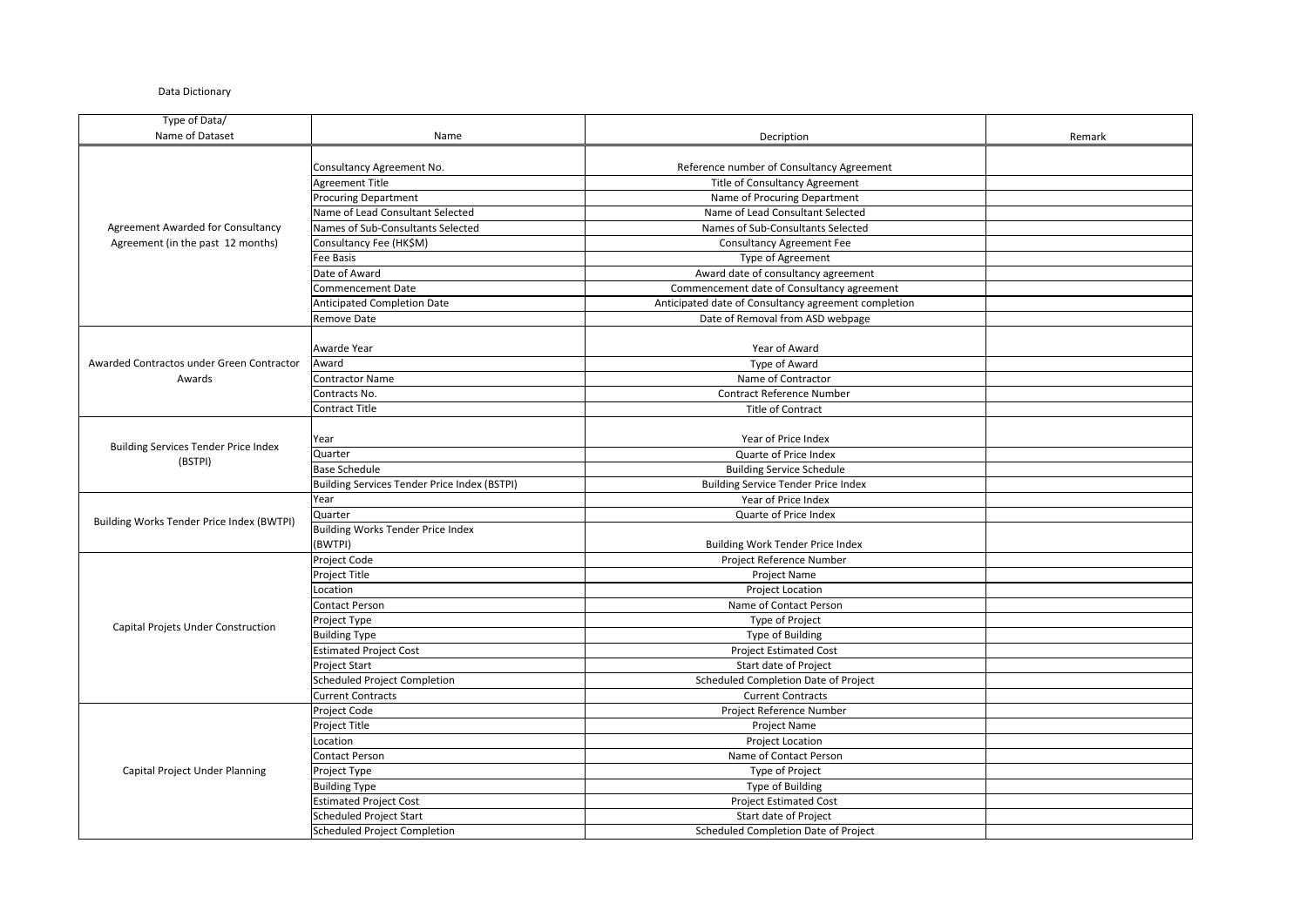|                                              | <b>Tender Reference</b>        | Tender Reference Number                               |  |
|----------------------------------------------|--------------------------------|-------------------------------------------------------|--|
|                                              | <b>Tendering Procedure</b>     | Type of Tender                                        |  |
|                                              | Particulars                    | <b>Contract Name</b>                                  |  |
| Contracts Awarded (in past three month)      | <b>Award Date</b>              | Date of Contract Award                                |  |
|                                              | Contractor(s) & Address(es)    | Name & Address of Awarded Contractor                  |  |
|                                              | Awarded Sum                    | Cost of Awarded Contract                              |  |
|                                              | Removal Date                   | Date of Removing the Notice from ArchSD webpage       |  |
|                                              |                                |                                                       |  |
|                                              | Consultant                     | Name of Consultant Company                            |  |
|                                              | Chinese Name                   | Chinese Name of Conultant Company                     |  |
|                                              | Name of Contact Person         | Name of Contract Person of Consultant Company         |  |
|                                              | Name of Contact Person Chinese | Chiness Name of Contract Person of Consultant Company |  |
|                                              | E-Mail                         | <b>Email Address</b>                                  |  |
| List of Consultants of AACSB under Building  | ADD 1                          |                                                       |  |
| Services Category - Band 1                   | ADD <sub>2</sub>               |                                                       |  |
|                                              | ADD 3                          |                                                       |  |
|                                              | ADD 4                          | <b>English Address</b>                                |  |
|                                              | ADD chinese                    | <b>Chinese Address</b>                                |  |
|                                              | <b>TEL</b>                     | <b>Telephone Number</b>                               |  |
|                                              | <b>FAX</b>                     | Fax Number                                            |  |
|                                              | Last updated                   | Last Update Date                                      |  |
|                                              |                                |                                                       |  |
|                                              | Consultant                     | Name of Consultant Company                            |  |
|                                              | Chinese Name                   | Chinese Name of Conultant Company                     |  |
|                                              | Name of Contact Person         | Name of Contract Person of Consultant Company         |  |
|                                              | Name of Contact Person Chinese | Chiness Name of Contract Person of Consultant Company |  |
|                                              | E-Mail                         | <b>Email Address</b>                                  |  |
| List of Consultants of AACSB under Building  | ADD 1                          |                                                       |  |
| Services Category - Band 2                   | ADD <sub>2</sub>               |                                                       |  |
|                                              | ADD 3                          |                                                       |  |
|                                              | ADD 4                          | <b>English Address</b>                                |  |
|                                              | ADD chinese                    | <b>Chinese Address</b>                                |  |
|                                              | TEL                            | <b>Telephone Number</b>                               |  |
|                                              | FAX                            | Fax Number                                            |  |
|                                              | Last updated                   | Last Update Date                                      |  |
|                                              |                                |                                                       |  |
|                                              | Consultant                     | Name of Consultant Company                            |  |
|                                              | Chinese Name                   | Chinese Name of Conultant Company                     |  |
|                                              | Name of Contact Person         | Name of Contract Person of Consultant Company         |  |
|                                              | Name of Contact Person Chinese | Chiness Name of Contract Person of Consultant Company |  |
|                                              | E-Mail                         | <b>Email Address</b>                                  |  |
| List of Consultants of AACSB under Landscape | ADD 1                          |                                                       |  |
| <b>Architectural Category</b>                | ADD <sub>2</sub>               |                                                       |  |
|                                              | ADD 3                          |                                                       |  |
|                                              | ADD 4                          | <b>English Address</b>                                |  |
|                                              | ADD chinese                    | <b>Chinese Address</b>                                |  |
|                                              | TEL                            | <b>Telephone Number</b>                               |  |
|                                              | FAX                            | Fax Number                                            |  |
|                                              |                                |                                                       |  |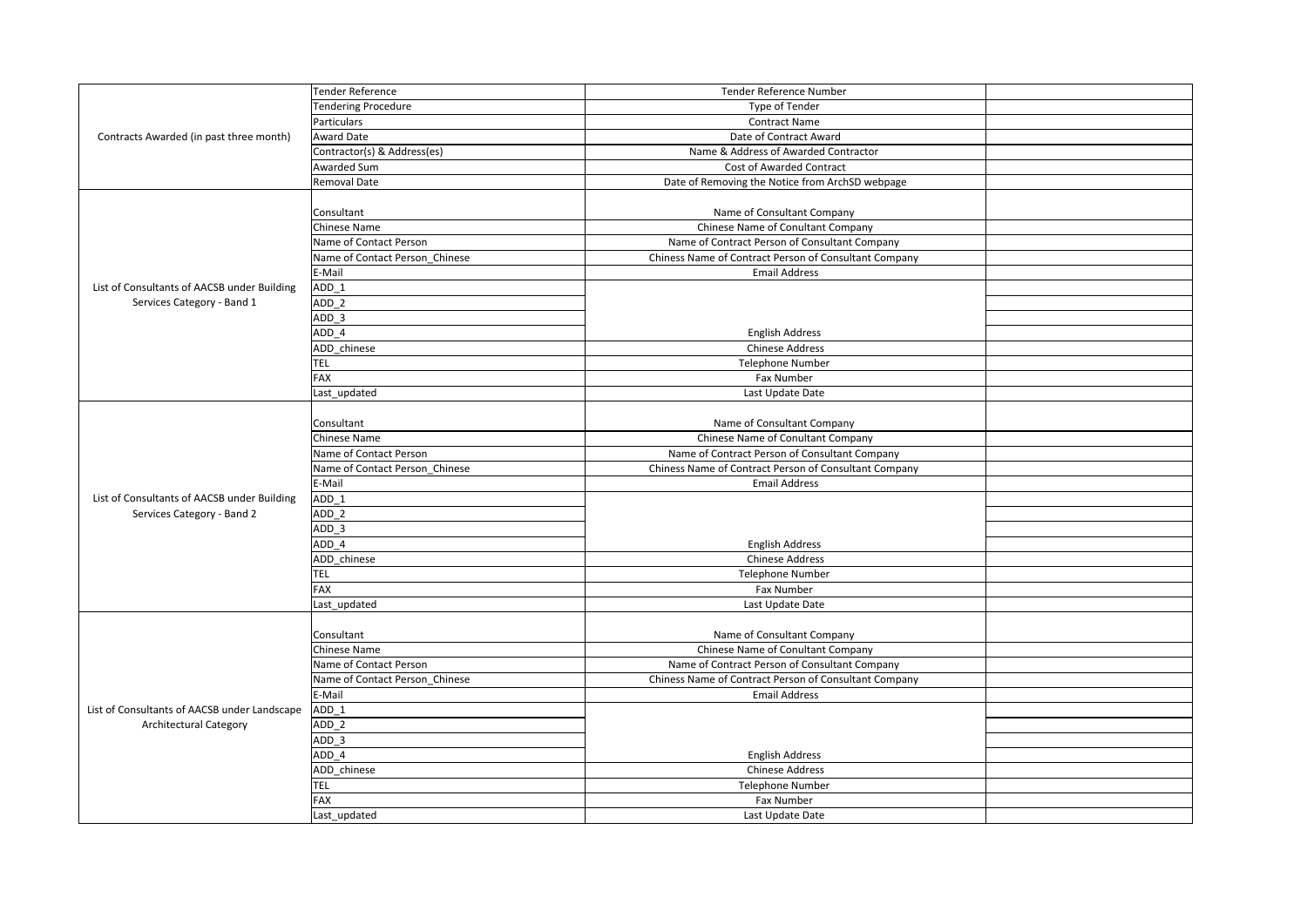|                                                        | Consultant                     | Name of Consultant Company                            |  |
|--------------------------------------------------------|--------------------------------|-------------------------------------------------------|--|
|                                                        | Chinese Name                   | Chinese Name of Conultant Company                     |  |
|                                                        | Name of Contact Person         | Name of Contract Person of Consultant Company         |  |
|                                                        | Name of Contact Person Chinese | Chiness Name of Contract Person of Consultant Company |  |
|                                                        | E-Mail                         | <b>Email Address</b>                                  |  |
| List of Consultants of AACSB under Architectural ADD 1 |                                |                                                       |  |
| Category Band 1                                        | ADD <sub>2</sub>               |                                                       |  |
|                                                        | ADD <sub>3</sub>               |                                                       |  |
|                                                        | ADD 4                          | <b>English Address</b>                                |  |
|                                                        | ADD chinese                    | <b>Chinese Address</b>                                |  |
|                                                        | TEL                            | <b>Telephone Number</b>                               |  |
|                                                        | <b>FAX</b>                     | Fax Number                                            |  |
|                                                        | Last updated                   | Last Update Date                                      |  |
|                                                        |                                |                                                       |  |
|                                                        | Consultant                     | Name of Consultant Company                            |  |
|                                                        | Chinese Name                   | Chinese Name of Conultant Company                     |  |
|                                                        | Name of Contact Person         | Name of Contract Person of Consultant Company         |  |
|                                                        | Name of Contact Person Chinese | Chiness Name of Contract Person of Consultant Company |  |
|                                                        | E-Mail                         | <b>Email Address</b>                                  |  |
| List of Consultants of AACSB under Architectural ADD 1 |                                |                                                       |  |
| Category Band 2                                        | ADD <sub>2</sub>               |                                                       |  |
|                                                        | ADD 3                          |                                                       |  |
|                                                        | ADD 4                          | <b>English Address</b>                                |  |
|                                                        | ADD chinese                    | <b>Chinese Address</b>                                |  |
|                                                        | <b>TEL</b>                     | <b>Telephone Number</b>                               |  |
|                                                        | FAX                            | Fax Number                                            |  |
|                                                        | Last updated                   | Last Update Date                                      |  |
|                                                        |                                |                                                       |  |
|                                                        | Consultant                     | Name of Consultant Company                            |  |
|                                                        | Chinese Name                   | Chinese Name of Conultant Company                     |  |
|                                                        | Name of Contact Person         | Name of Contract Person of Consultant Company         |  |
|                                                        | Name of Contact Person Chinese | Chiness Name of Contract Person of Consultant Company |  |
|                                                        | E-Mail                         | <b>Email Address</b>                                  |  |
| List of Consultants of AACSB under Building            | ADD 1                          |                                                       |  |
| <b>Surveying Category</b>                              | ADD <sub>2</sub>               |                                                       |  |
|                                                        | ADD 3                          |                                                       |  |
|                                                        | ADD 4                          | <b>English Address</b>                                |  |
|                                                        | ADD chinese                    | <b>Chinese Address</b>                                |  |
|                                                        | TEL                            | <b>Telephone Number</b>                               |  |
|                                                        | <b>FAX</b>                     | Fax Number                                            |  |
|                                                        | Last updated                   | Last Update Date                                      |  |
|                                                        |                                |                                                       |  |
|                                                        | Consultant                     | Name of Consultant Company                            |  |
|                                                        | Chinese Name                   | Chinese Name of Conultant Company                     |  |
|                                                        | Name of Contact Person         | Name of Contract Person of Consultant Company         |  |
|                                                        | Name of Contact Person Chinese | Chiness Name of Contract Person of Consultant Company |  |
|                                                        | E-Mail                         | <b>Email Address</b>                                  |  |
| List of Consultants of AACSB under Quantity            | ADD 1                          |                                                       |  |
| Surveying Category Band 1                              | ADD <sub>2</sub>               |                                                       |  |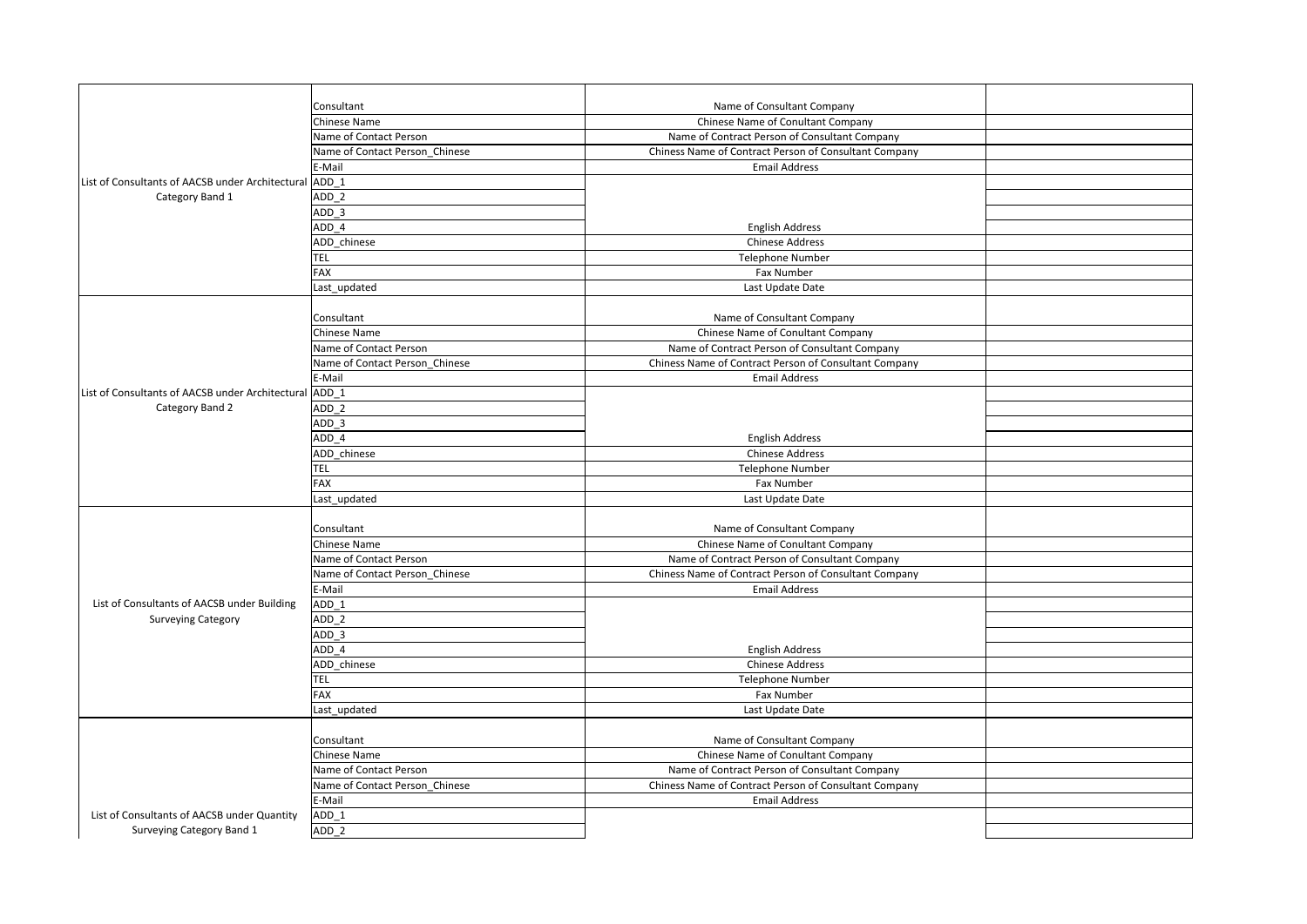|                                              | $ADD_3$                        |                                                       |  |
|----------------------------------------------|--------------------------------|-------------------------------------------------------|--|
|                                              | ADD 4                          | <b>English Address</b>                                |  |
|                                              | ADD chinese                    | <b>Chinese Address</b>                                |  |
|                                              | TEL                            | <b>Telephone Number</b>                               |  |
|                                              | FAX                            | Fax Number                                            |  |
|                                              | Last updated                   | Last Update Date                                      |  |
|                                              |                                |                                                       |  |
|                                              | Consultant                     | Name of Consultant Company                            |  |
|                                              | Chinese Name                   | Chinese Name of Conultant Company                     |  |
|                                              | Name of Contact Person         | Name of Contract Person of Consultant Company         |  |
|                                              | Name of Contact Person Chinese | Chiness Name of Contract Person of Consultant Company |  |
|                                              | E-Mail                         | <b>Email Address</b>                                  |  |
| List of Consultants of AACSB under Quantity  | ADD 1                          |                                                       |  |
|                                              | ADD <sub>2</sub>               |                                                       |  |
| Surveying Category Band 2                    |                                |                                                       |  |
|                                              | ADD <sub>3</sub>               |                                                       |  |
|                                              | ADD 4                          | <b>English Address</b>                                |  |
|                                              | ADD chinese                    | <b>Chinese Address</b>                                |  |
|                                              | <b>TEL</b>                     | <b>Telephone Number</b>                               |  |
|                                              | FAX                            | Fax Number                                            |  |
|                                              | Last_updated                   | Last Update Date                                      |  |
|                                              |                                |                                                       |  |
|                                              | Consultant                     | Name of Consultant Company                            |  |
|                                              | Chinese Name                   | Chinese Name of Conultant Company                     |  |
|                                              | Name of Contact Person         | Name of Contract Person of Consultant Company         |  |
|                                              | Name of Contact Person Chinese | Chiness Name of Contract Person of Consultant Company |  |
|                                              | E-Mail                         | <b>Email Address</b>                                  |  |
| List of Consultants of AACSB under Structure | ADD 1                          |                                                       |  |
| <b>Engineering Category Band 1</b>           | $ADD_2$                        |                                                       |  |
|                                              | $ADD_3$                        |                                                       |  |
|                                              | ADD 4                          | <b>English Address</b>                                |  |
|                                              | ADD chinese                    | <b>Chinese Address</b>                                |  |
|                                              | <b>TEL</b>                     | <b>Telephone Number</b>                               |  |
|                                              | <b>FAX</b>                     | Fax Number                                            |  |
|                                              | Last_updated                   | Last Update Date                                      |  |
|                                              |                                |                                                       |  |
|                                              | Consultant                     | Name of Consultant Company                            |  |
|                                              |                                |                                                       |  |
|                                              |                                |                                                       |  |
|                                              | Chinese Name                   | Chinese Name of Conultant Company                     |  |
|                                              | Name of Contact Person         | Name of Contract Person of Consultant Company         |  |
|                                              | Name of Contact Person Chinese | Chiness Name of Contract Person of Consultant Company |  |
|                                              | E-Mail                         | <b>Email Address</b>                                  |  |
| List of Consultants of AACSB under Structure | ADD 1                          |                                                       |  |
| <b>Engineering Category Band 2</b>           | ADD <sub>2</sub>               |                                                       |  |
|                                              | ADD <sub>3</sub>               |                                                       |  |
|                                              | ADD 4                          | <b>English Address</b>                                |  |
|                                              | ADD chinese                    | <b>Chinese Address</b>                                |  |
|                                              | <b>TEL</b>                     | <b>Telephone Number</b>                               |  |
|                                              | FAX                            | Fax Number                                            |  |
|                                              | Last_updated                   | Last Update Date                                      |  |
|                                              |                                |                                                       |  |